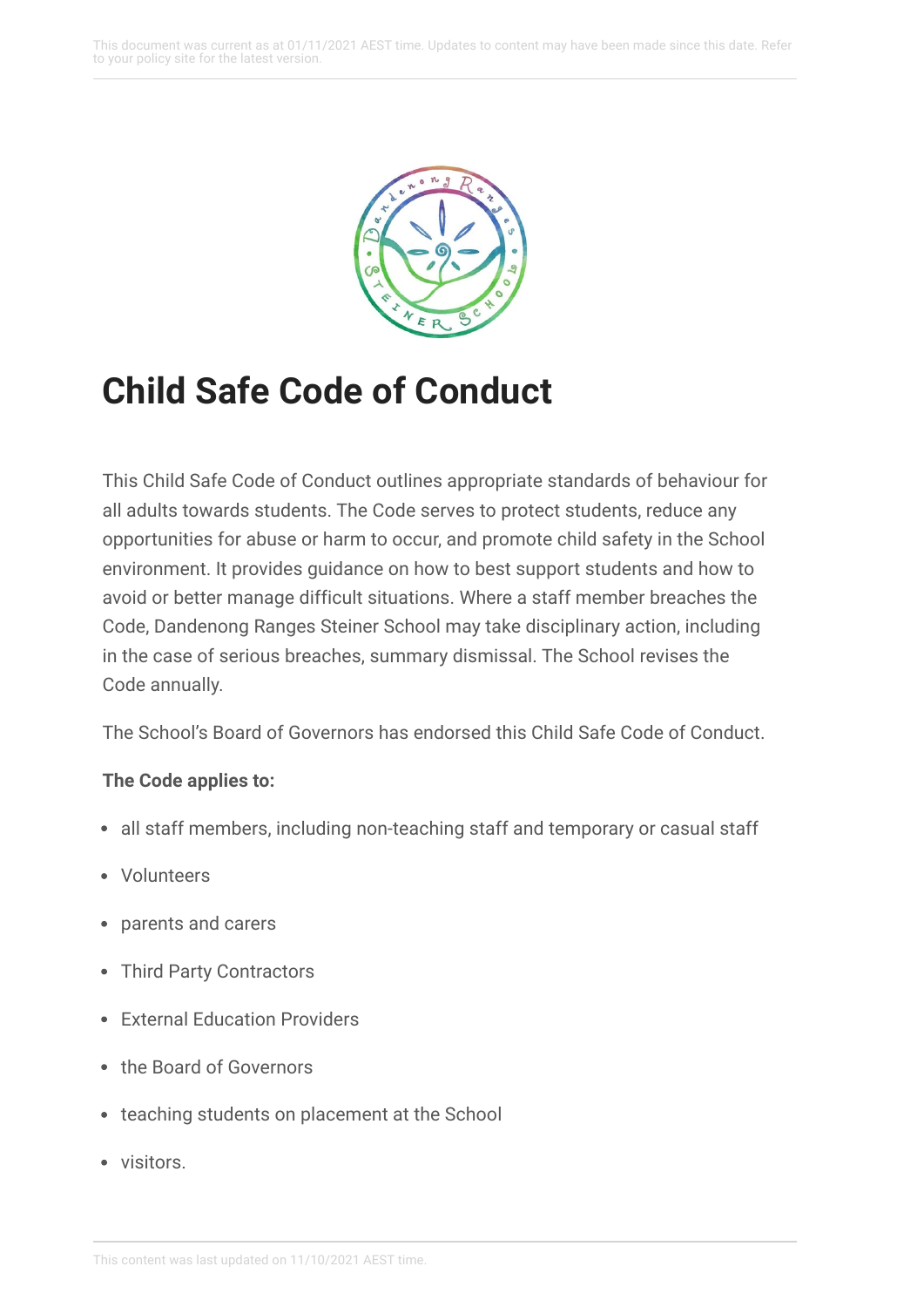This Child Safe Code of Conduct set out below is designed to stand alone. It can also be incorporated, in whole or in part, into broader codes of conduct that are developed by the School.

Certain staff members, Volunteers and Contractors at the School may have professional or occupational codes of conduct that regulate their profession or occupation. These codes of conduct must also be complied with. In the event that the staff member, Volunteer or Contractor considers that there is a conflict between these codes of conduct and the Child Safe Code of Conduct in a particular matter, the relevant staff member, Volunteer or Contractor must seek advice from their profession or occupational body and/or a Child Safety Officer and must advise the Management Team of their proposed course of action.

This Child Safe Code of Conduct is made available to all Staff, Volunteers, Contractors, families and students via our public website.

## **DO:**

- Behave as a positive role model to students.
- Promote the safety, welfare and wellbeing of students.
- Be vigilant and proactive with regard to student safety and child protection issues.
- Provide age appropriate supervision for students.
- Comply with guidelines published by the School with respect to Child Safety.
- Treat all students with respect.
- Promote the safety, participation and empowerment of students with a disability.
- Promote the cultural safety, participation and empowerment of linguistically and culturally diverse students.
- Use positive and affirming language towards students.
- Encourage students to 'have a say' and participate, and then listen to them with respect.
- Respect cultural, religious and political differences.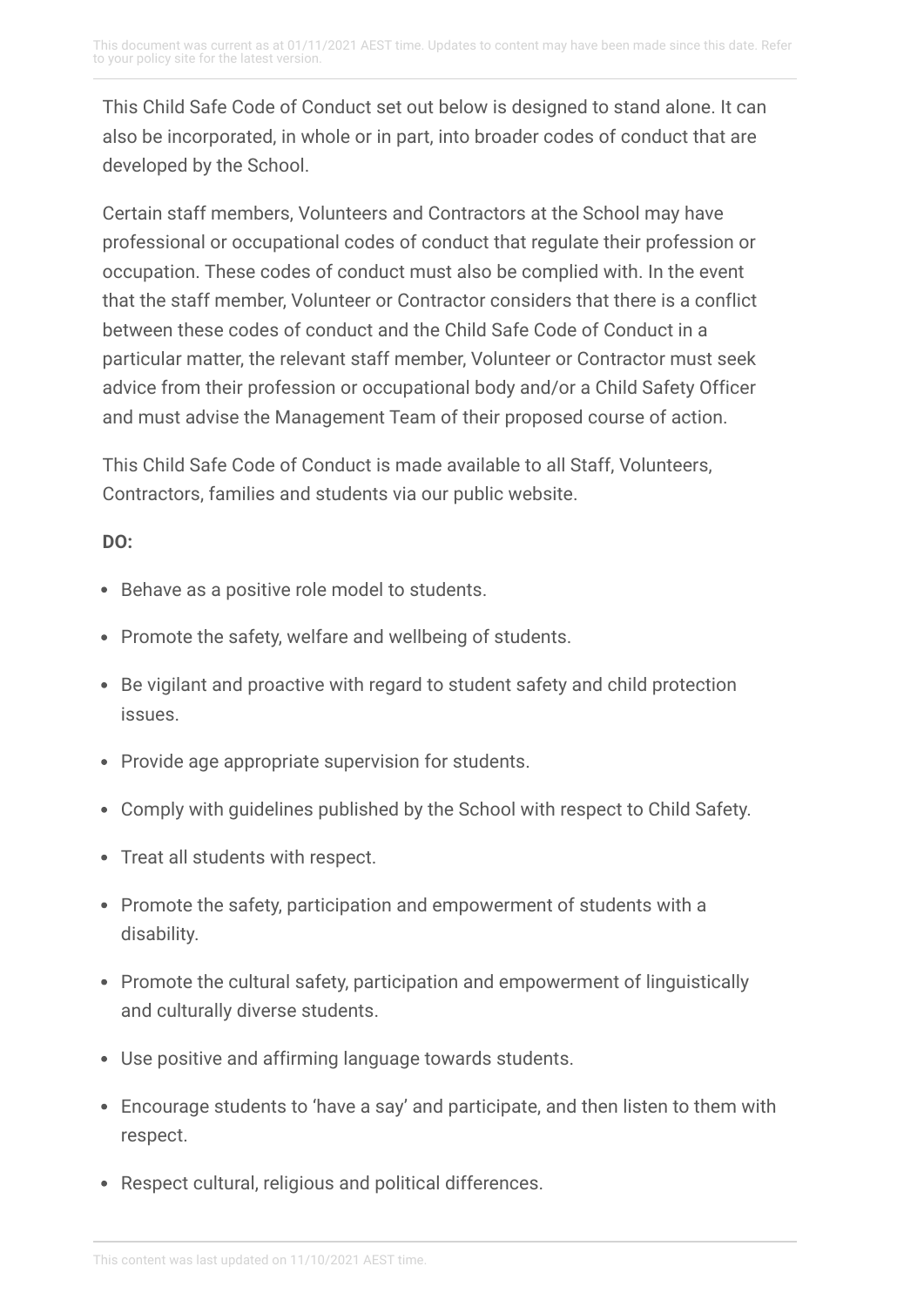- Help provide an open, safe and supportive environment for all students to interact, and socialise.
- Intervene when students are engaging in inappropriate bullying behaviour towards others or acting in a humiliating or vilifying way.
- Report any breaches of this Child Safe Code of Conduct.
- Report concerns about child safety to one of the School's Child Safety Officers and ensure that your legal obligations to report allegations externally are met.
- Where an allegation of child abuse is made, ensure as quickly as possible that the student involved is safe.
- Call the Police on 000 if you have immediate concerns for a student's safety.
- Respect the privacy of students and their families and only disclose information to people who have a need to know.

### **DO NOT:**

- Engage in any form of inappropriate behaviour towards students or expose students to such behaviour.
- Use prejudice, oppressive behaviour or inappropriate language with students.
- Express personal views on cultures, race or sexuality in the presence of students or discriminate against any student based on culture, race, ethnicity or disability.
- Engage in open discussions of an adult nature in the presence of students.
- Engage in any form of sexual conduct with a student including making sexually suggestive comments and sharing sexually suggestive material.
- Engage in inappropriate or unnecessary physical conduct or behaviours including doing things of a personal nature that a student can do for themselves, such as toileting or changing clothes.
- Engage in any form of physical violence towards a student including inappropriately rough physical play.
- Use physical means or corporal punishment to discipline or control a student.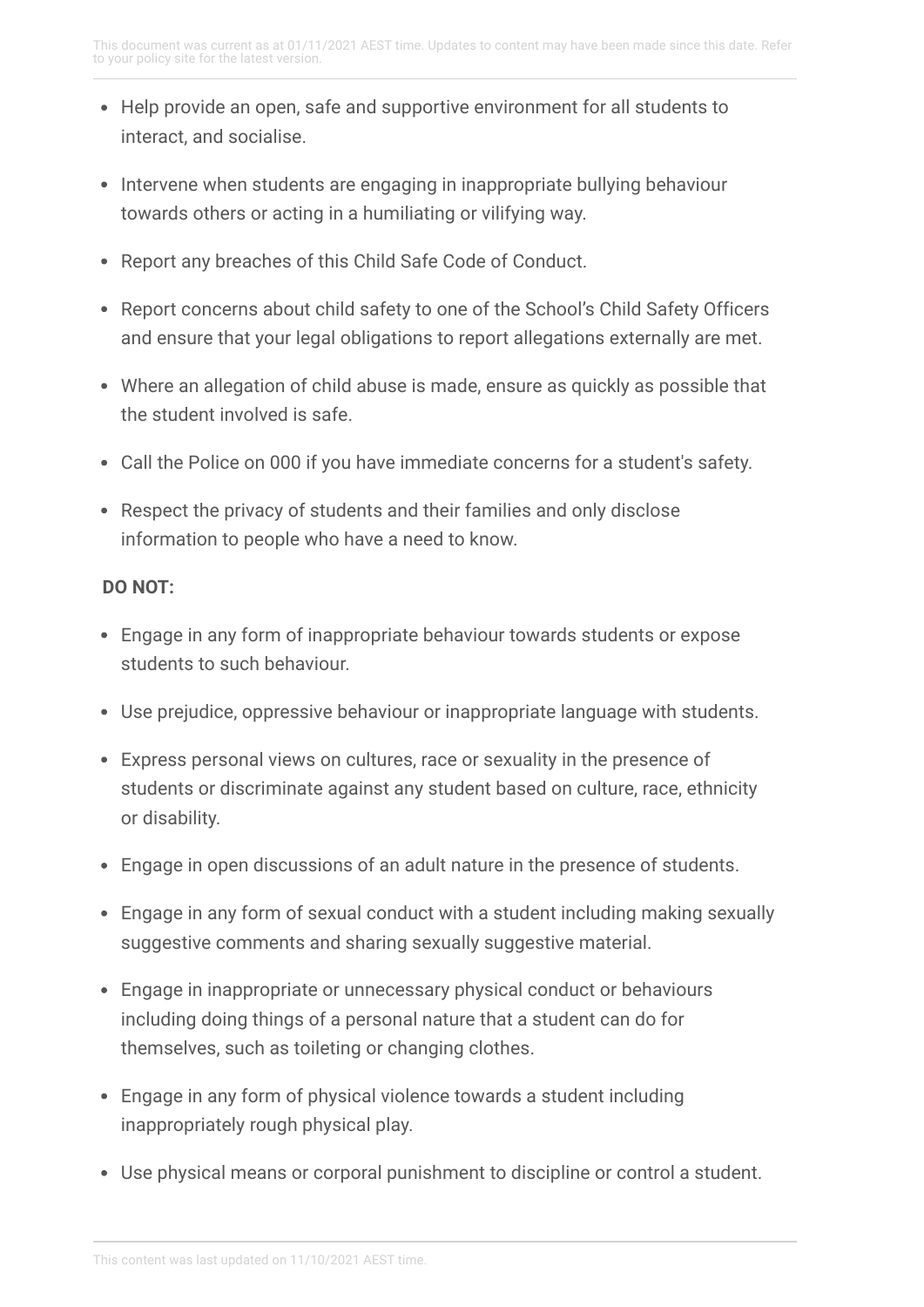- Engage in any form of behaviour that has the potential to cause a student serious emotional or psychological harm.
- Develop 'special' relationships with students that could be seen as favouritism (for example, the offering of gifts or special treatment for specific students).
- Engage in undisclosed private meetings with a student that is not your own child.
- Engage in meetings with a child that is not your own, outside of school hours and without permission from the School and the child's parent.
- Engage in inappropriate personal communications with a student through any medium, including any online contact or interactions with a student.
- Take or publish (including online) photos, movies or recordings of a student without parental/carer consent.
- Post online any information about a student that may identify them such as their: full name; age; e-mail address; telephone number; residence; school; or details of a club or group they may attend.
- Ignore or disregard any suspected or disclosed child abuse.

Our Child Safety Program includes a Staff and Student [Professional](https://drss.complispaceprimary.com.au/module/53/page/8d8dd015-1cf8-43d5-a405-dd71c77b6722.md) Boundaries policy that provides detailed guidance for all adults at the School on how to maintain professional boundaries between students and adults at Dandenong Ranges Steiner School.

## **Agreement to the Child Safe Code of Conduct**

A copy of this Child Safe Code of Conduct is provided to all Staff, Direct Contact Volunteers and Direct Contact Contractors at induction, or otherwise prior to them commencing work at the School. It is also communicated via refresher training at regular intervals for all Staff, Direct Contact Volunteers and relevant **Contractors** 

All Staff and Direct Contact Volunteers must sign an agreement to adhere to this Child Safe Code of Conduct prior to commencing work at the School.

This Child Safe Code of Conduct forms part of the contract between the School and Direct Contact Contractors. Therefore, all Direct Contact Contractors are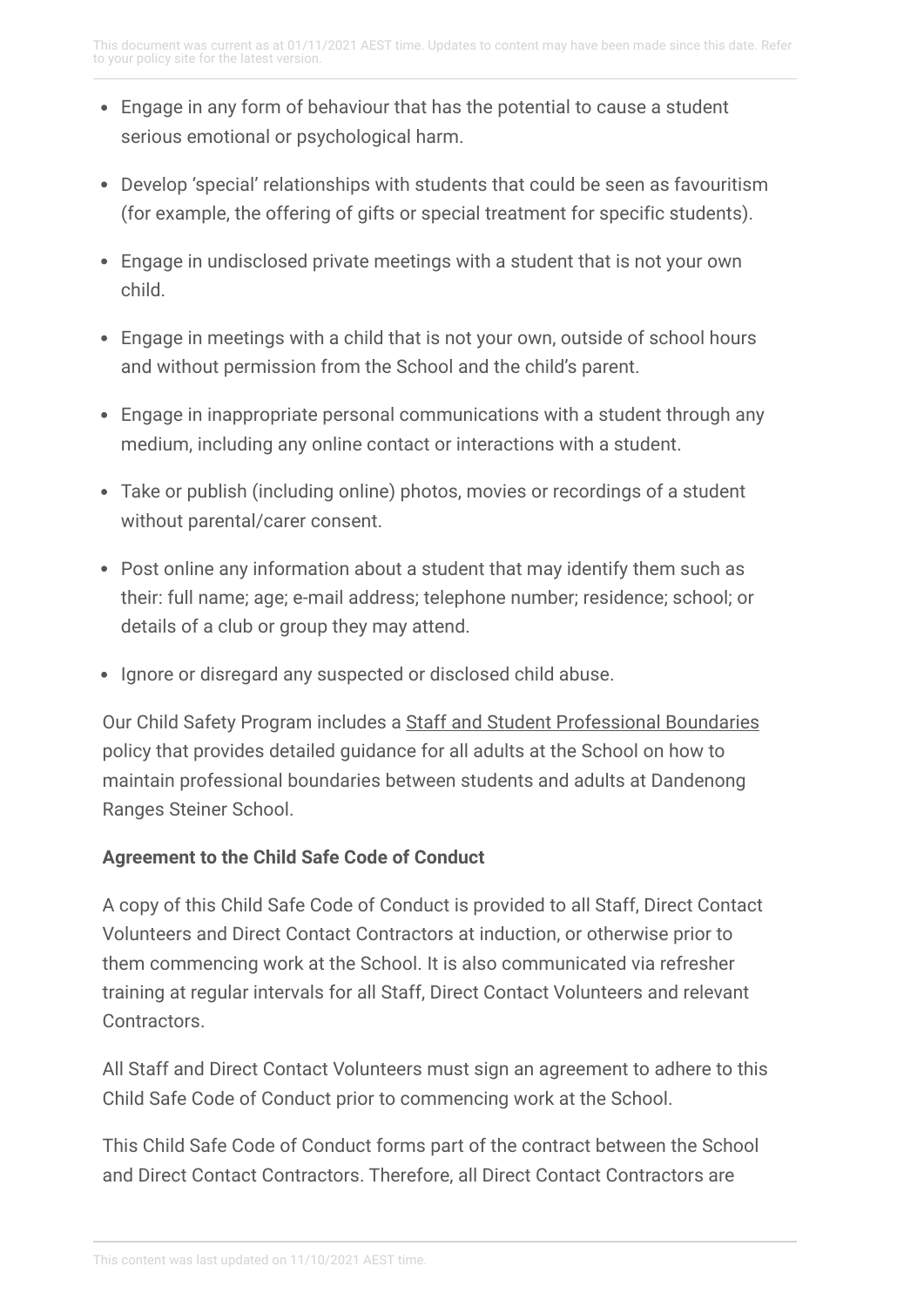deemed to have agreed to adhere to the Child Safe Code of Conduct upon signing the contract or upon commencing work at the School.

## **Consequences for Breach of the Child Safe Code of Conduct**

Staff, including the College of Teachers and Management Team, Volunteers and Contractors who breach this Child Safe Code of Conduct may be subject to disciplinary actions that may result in a range of measures including (depending on the severity of the breach):

- remedial education
- counselling
- increased supervision
- the restriction of duties
- appointment to an alternate role
- suspension
- in the case of serious breaches, termination of employment, contract or engagement.

Where any other member of the School Community breaches any obligation, duty or responsibility within the Child Safe Code of Conduct, Dandenong Ranges Steiner School will take appropriate action.

#### **Report Any Concerns**

The Program also includes information for members of the Board of Governors, staff and Direct Contact [Volunteers](https://drss.complispaceprimary.com.au/module/53/page/4a2eb7d8-50c8-4271-bd0f-be2f0b84e3d9.md) as to how to identify key risk indicators of child abuse and how to report child abuse concerns to one of our School's nominated Child Safety Officers.

It also contains detailed procedures with respect to the reporting of child abuse incidents to relevant authorities.

Third Party Contractors, External Education Providers, Indirect Contact Volunteers, students, parents/carers or other community members who have concerns that a child may be subject to abuse are asked to contact one of the School's Child Safety [Officers](https://drss.complispaceprimary.com.au/module/53/page/b8877a38-8408-4730-979b-53cb1705529a.md).